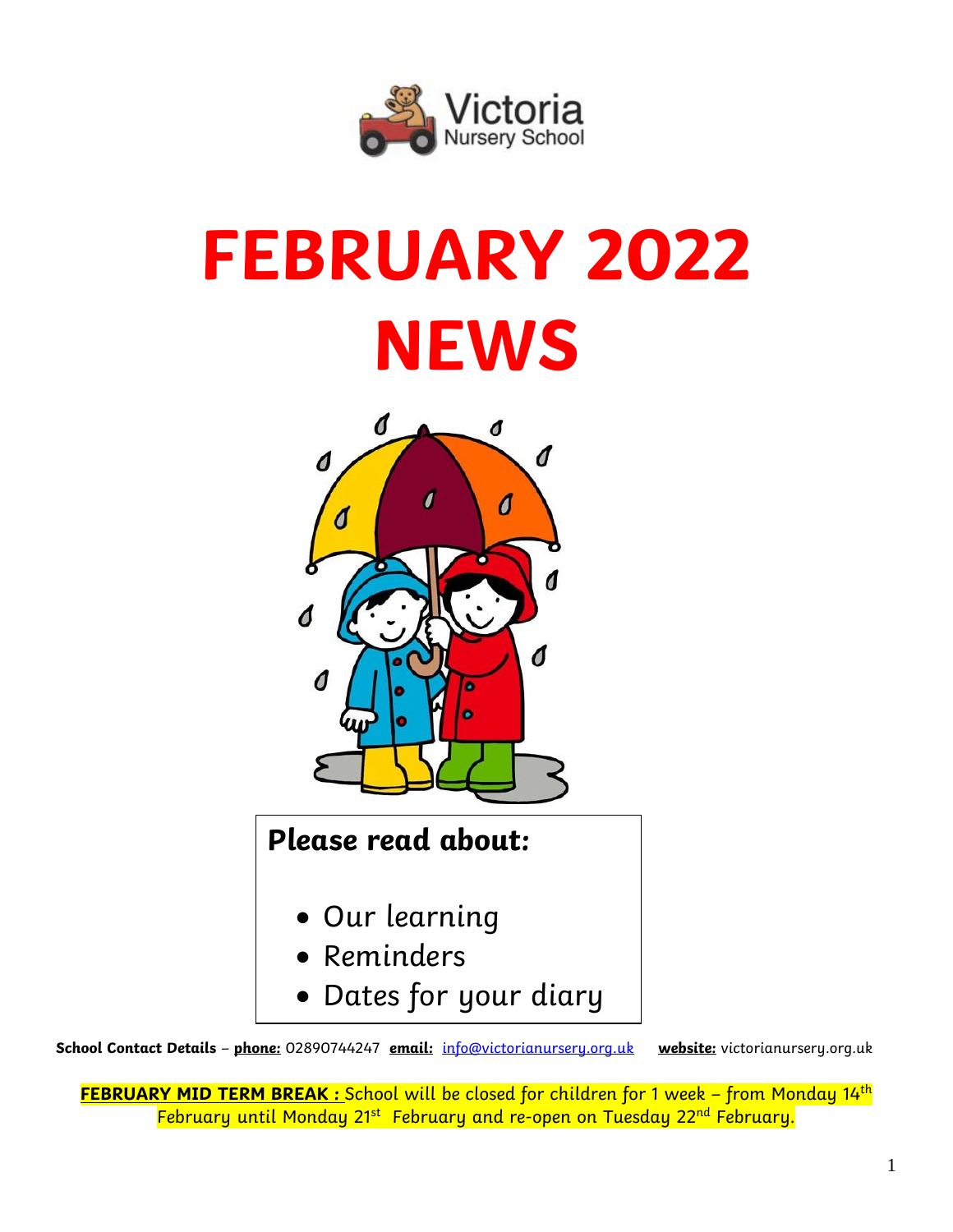### **Our Learning**

## **COLOUR THEMES: - GREY / SILVER/ RED**

We will focus on Grey, Silver and Red, basing some of our art/craft activities on these colours. Please encourage your child to discuss these colours at home.

## **MATHEMATICAL EXPERIENCES**

Our shape for the month is a triangle and we will provide a comprehensive range of activities and support materials to enable exploration of this shape. At home please look for this shape and encourage your child to recognise and name it.

## **PEOPLE WHO HELP US**

We will focus on people who help us including 'emergency services' e.g. fire fighters, ambulance crew and police officers during February. We will discuss awareness of our environment in which we live and identify those people who help keep it clean and tidy i.e. refuse collectors and street sweepers. We will

make good use of the high visibility jackets and litter pickers donated by Belfast City Council some time ago.

## **THE FIVE SENSES**

We will be developing our sensory awareness during this month by providing activities, which explore touch, smell, sight, sound and taste.

Touch - We will explore various textures and observe, compare, experiment and practise descriptive and expressive skills.

Smell - Children will be encouraged to observe, compare and develop descriptive language skills as they begin to describe scented items.

Sight - We will explore with mirrors to learn about reflections and mirror images.

Sound - We will use listening and talking skills to re-create sounds in our environment i.e. water running, birds singing etc.

Taste - During this activity our children will explore the 4 major tastes that the tongue can sense – bitter, sweet, sour and salty.

During the above activity areas children will identify, compare and classify items as they investigate the world around them.

## **TOPIC: - WEATHER**

As a follow up to our winter topic we will observe and discuss the weather each day. We will describe the sounds of weather e.g. rain – drizzling, dripping, wind – howling.

**ECO NEWS**

We will be looking at the different clothes we wear in the rain – boots, raincoats, rain hats and umbrellas. We will develop an awareness of how vital water is for plants, animals and ourselves.





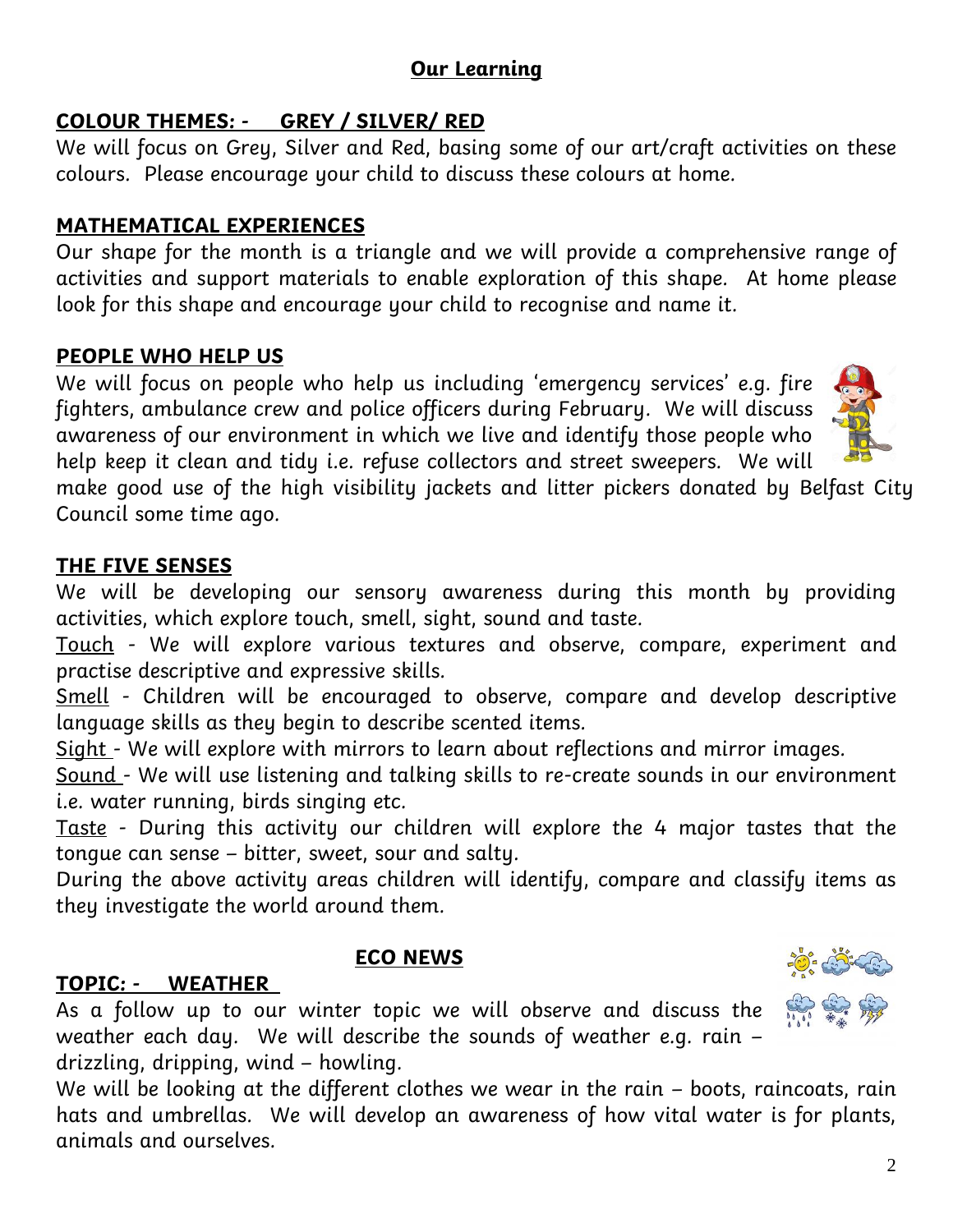#### **SCIENCE**

Science will be incorporated in our curriculum through the use of water for growth of bulbs, change in sand when water is added and also floating / sinking and absorption.

#### **NATURE**



During February we will be observing our garden for signs of growth and development of our bulbs that we planted in autumn time. We will also look at developing leaf buds on our Cherry tree.

We will plant seeds and make planters for our school and the alleyway outside. We shall continue to feed the birds and identify different types in our environment. The children will be visited by Sammy Squirrel (Belfast City

Council) to talk about spring and how to take care of our local environment.



#### **REMINDERS**

#### **HOME LEARNING**

Our website has many ideas and activities for you to extend your child's learning at home. Please click on [https://www.victorianursery.org.uk/home-learning/.](https://www.victorianursery.org.uk/home-learning/)

Every two weeks your child will be given a 'Lending Library Bag' to enhance our promotion of Language and Literacy in the curriculum. The bags will be distributed on Thursday afternoons and should be returned the following Wednesday morning; this will give you ample time to share the books over the week. Each bag will contain 5 books and a plastic folder with photographs of the books to help you to collate them for their return to school.



Our electronic devices lending scheme will begin after the midterm. Children will be given an electronic device for a weekend once a month to extend learning. Instructions about how to use the device and keep in safe will be included in the bag.

Every child has been given a home learning bag with various activities as part of our Getting ready to Learn Programme. Links and other information have been sent via Seesaw. This bag is to be kept at home to be used at your leisure and can also be in the case of school absence.

You can follow our **High 5 positive behaviour programme** focusing on Play, Praise, Commands, Rewards and Consequences. Links to webinars and content can be found on our website [https://victorianursery.org.uk/parents/high-5-positive-behaviour-](https://victorianursery.org.uk/parents/high-5-positive-behaviour-programme/)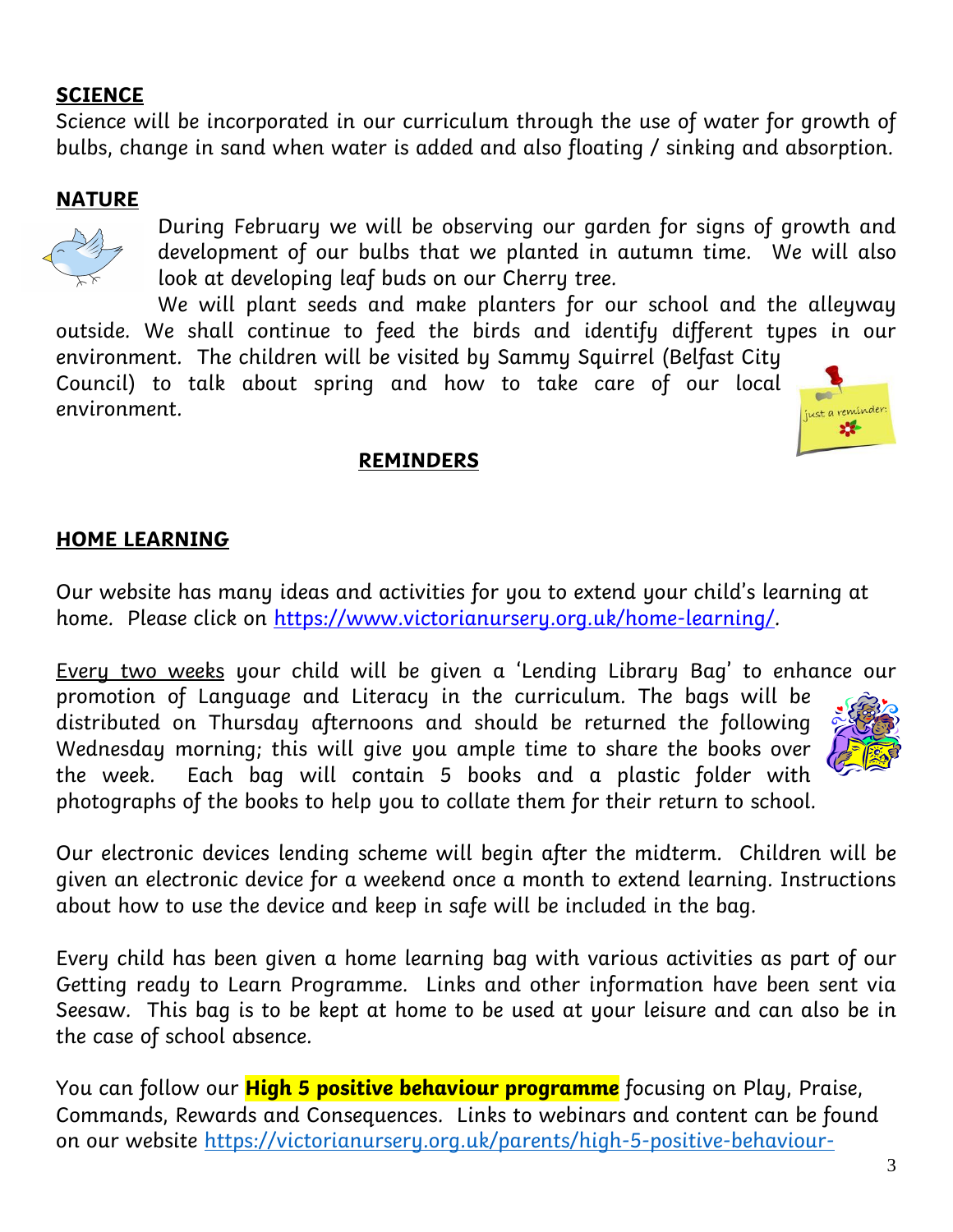[programme/.](https://victorianursery.org.uk/parents/high-5-positive-behaviour-programme/) It is vital that we work together to support children to display positive behaviour so they have a successful school experience.

#### **PROMOTING INDEPENDENCE**

During the month of February your child will continue to gain independence in personal needs e.g. putting on their coat for outdoor play, setting out the lunchtime cutlery. We will also continue to encourage respect of their and other children's work.

Our website has many ideas and activities for you to extend your child's learning at home. Please click on<https://www.victorianursery.org.uk/home-learning/>

Please encourage your child's independence with toileting, feeding and dressing.

#### **SCHOOL CHANGING BAGS**

Please make sure you have a change of clothing in your child's bag which hangs on his / her hook in the children's bathroom. Do label your child's sweatshirt/ own coat clearly please.

#### **CHANGE OF ADDRESS OR PHONE NUMBER**

Have you or the person to contact in an emergency, changed address or phone number? If so please let us know immediately in case of an emergency. If you are unsure of the numbers you have given us, please feel free to check these out with us.

#### **PIGEON HOLE**

Please check your child's 'Pigeon Hole' each morning of art work and important notices.

#### **CLOTHING**

We would ask you to ensure that  $a$  change of clothes is available in your child's bag in the children's bathroom. To avoid mix-ups of coats, hats etc **please label** all items of clothing with indelible ink.



#### **FEBRUARY MID TERM BREAK**

School will be closed for children for 1 week – from Monday 14<sup>th</sup> February until Monday 21<sup>st</sup> February and re-open on Tuesday 22<sup>nd</sup> February at the usual time.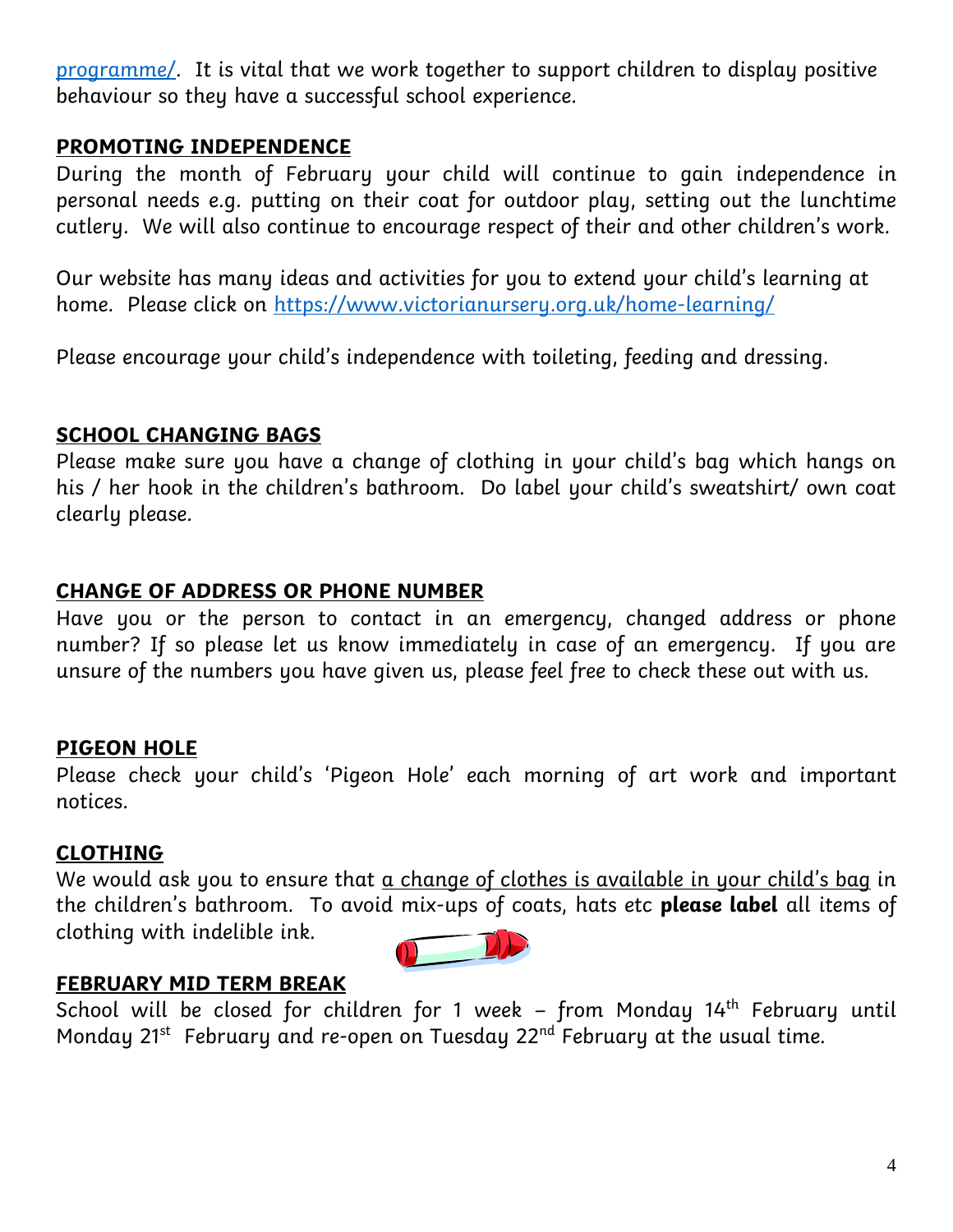#### **COVID -19 SCHOOL INFORMATION**



#### **ARRIVAL/ COLLECTION OF CHILDREN**

Thank you for keeping your child at home when they are unwell. When children are well in school they thrive and have a successful day. Unfortunately there is often an increase in respiratory viruses' and vomiting and diarrhoea bugs this term. We wish to remind parents that children should not return to school before they have fully recovered.

If your child has COVID symptoms your child should NOT come to school. Please follow PHA guidelines.

It is everyone's responsibility in our school community to protect our children, staff and families.

In the case of vomiting and diarrhoea – only when full sleeping and eating patterns have been re-established and your child is in good form. In the case of any vomiting and diarrhoea  $-48$  hours must have elapsed AFTER the last episode of diarrhoea before any child may safely return to school. For example, if your child had diarrhoea on Tuesday evening they should not return to school until Friday morning.

Reminders –

- 1. Face coverings should be worn by all adults entering our school grounds.
- 2. Staggered start from 9am to 9.30am.
- 3. On arrival stand on the red cones 2m apart. Hold your child's hand and do not let them play on equipment in the playground.
- 4. ONLY ONE family should be in the covered veranda area at a time.
- 5. Help your child to hang up their coat and to wash their hands at the sink (only family should be at the sink at a time).
- 6. When you are leaving after arrival walk please around the slide and down the side of the tunnel to avoid congestion.
- 7. Please collect your child on time. Staggered pick up is between 1.15pm 1.25pm. There is no supervision available after 1.30pm.

#### **OTHER SCHOOL COVID RESPONSES:**

#### **Parent Communication**

If you want to discuss anything regarding your child please speak to us. Only brief communication should be discussed on arrival and pick up at a 2 metre distance from staff.